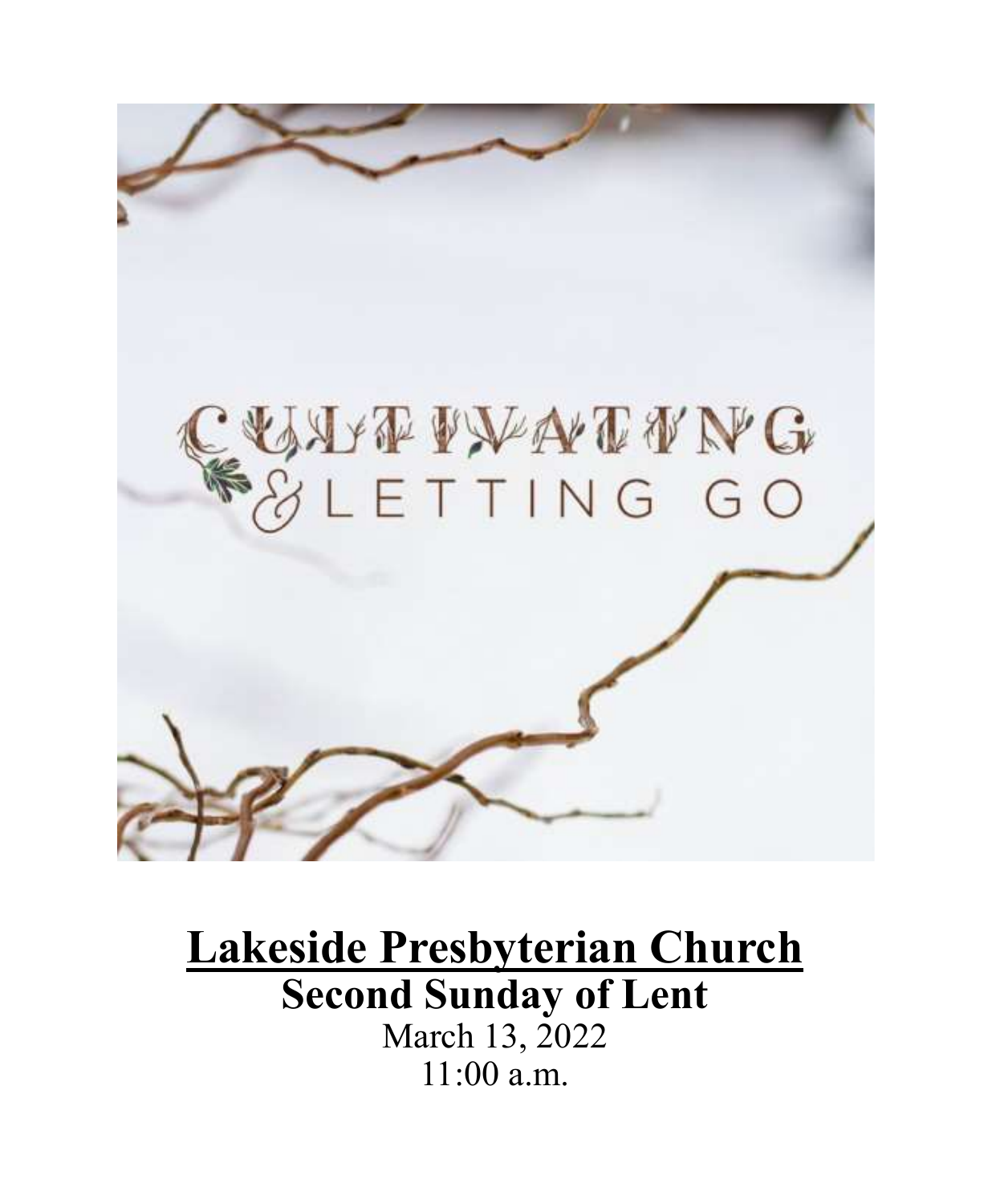# **Lakeside Presbyterian Church Second Sunday of Lent**

**PRELUDE** *O Mensch, bewein' dein' Sünde gross* J. S. Bach

#### **WELCOME & NEWS OF THE CHURCH**

#### **OPENING MEDITATION**

*Through Lent we will begin our time of worship with two minutes of silence. Bells will lead us into and out of this time of centering and meditation. We invite you to notice what you need to let go of and to ask for God's help cultivating and letting go.*

#### **\*CALL TO WORSHIP**

Never again will we be exactly in this place— **With these same hopes and these same prayers.** Never again will we be exactly in this place— **With these same hurts and these same dreams.** So as we gather together in this place, **May we bring our hopes and prayers and dreams; May we bring our hurts and wants and needs** To the God of this day, to the God of this place. **For surely God is here.**

Let us worship God.

**\*HYMN #35** *Praise Ye the Lord, the Almighty* LOBE DEN HERREN

#### **\*PRAYER OF ADORATION**

#### **CALL TO CONFESSION**

#### **PRAYER OF CONFESSION**

God, you tell us to cultivate compassion, **But too often we hold grudges and keep score.** You tell us to cultivate justice, **But too quickly we forget that we belong to one another.** You tell us to let go of judgment, **But we find stones are too easy to throw.** You tell us to let go of what others think, **But so easily we hold our worth in another's eyes.** Guide our feet, our hearts, and our minds to a better world. **Forgive us when we lose our way.** Gratefully we pray, **Amen.**

#### **DECLARATION OF FORGIVENESS**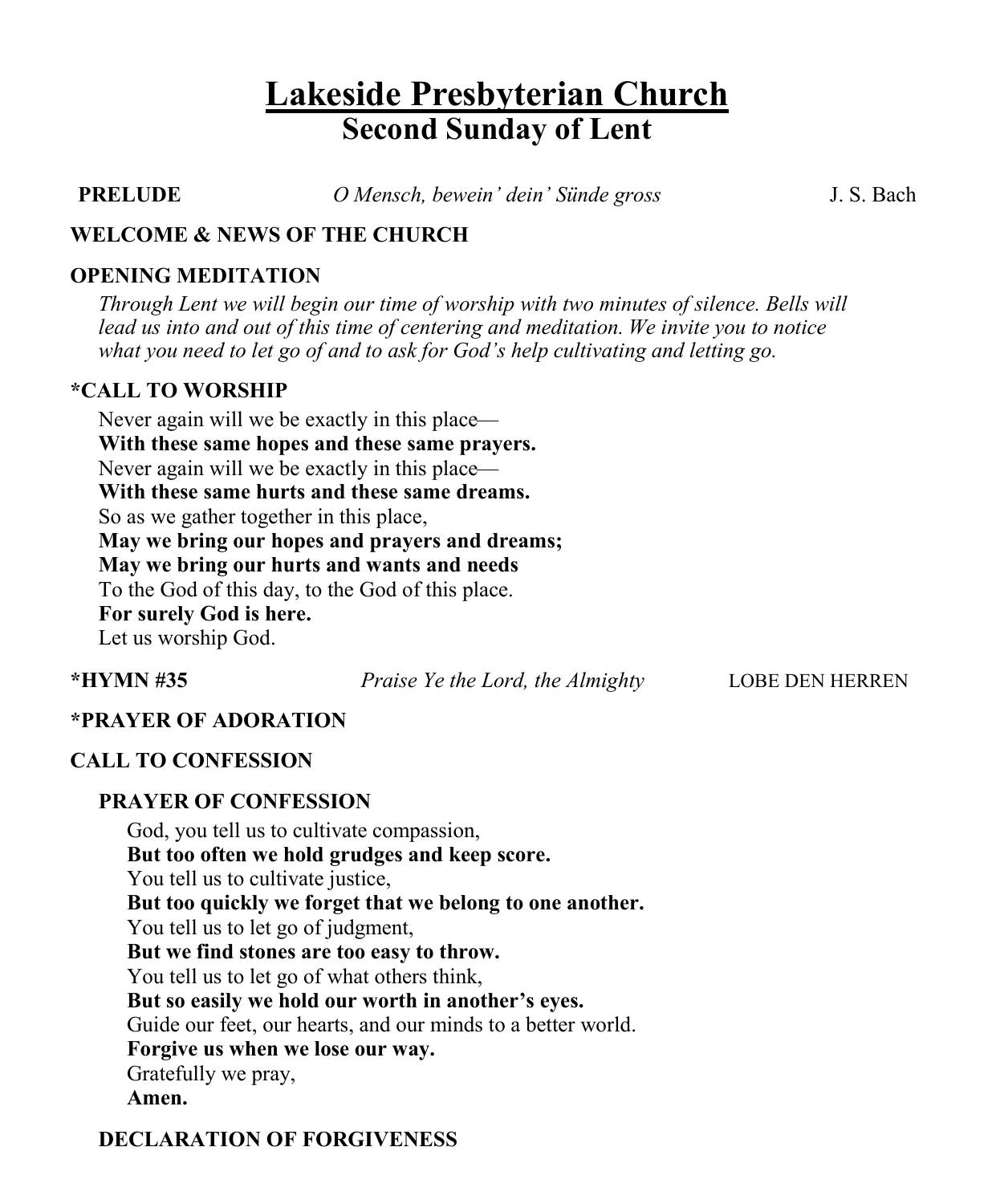### The Peace of Christ be with you. **And also with you. \*SUNG RESPONSE** *We Are Forgiven* Hymn #447 **We are forgiven. We are forgiven. Thanks be to God. Thanks be to God. CHILDREN'S MOMENT** The Rev. Nancy Ross-Zimmerman (Please note that children who come forward may be visible to our online audiences.) **OFFERING INVITATION OFFERTORY** *Jesus Walked This Lonesome Valley* arr. Sandra Eithun **\*SUNG RESPONSE** Hymn #14 v.5 **For thyself, best gift divine to the world so freely given; for the great, great love of thine, peace on earth and joy in heaven: Lord of all, to thee we raise this our hymn of grateful praise. \*PRAYER OF DEDICATION PRAYER FOR ILLUMINATION RESPONSIVE PSALM READING** Psalm 27 (O.T. p.503) Beverly Kiefer, *reader* Jacques Berthier Lord is my light, my light and sal-va-tion: in God 1 trust: in God I trust. The **GOSPEL READING** Luke 13:31-35 (N.T. p.77) For the Word of God in scripture, For the Word of God among us, For the Word of God within us.

#### **SERMON** The Rev. Dr. Louisa W. Umphres

**HYMN # 842** *The Lord Is My Light* (3x) THE LORD IS MY LIGHT

#### **PRAYERS OF THE PEOPLE**

**Thanks be to God.**

**\*PASSING THE PEACE**

The Lord be with you. **And also with you.** Lift up your hearts. **We lift them to the Lord.** Let us give thanks to the Lord our God. **It is right to give our thanks and praise.**

**AMEN** Hymn #599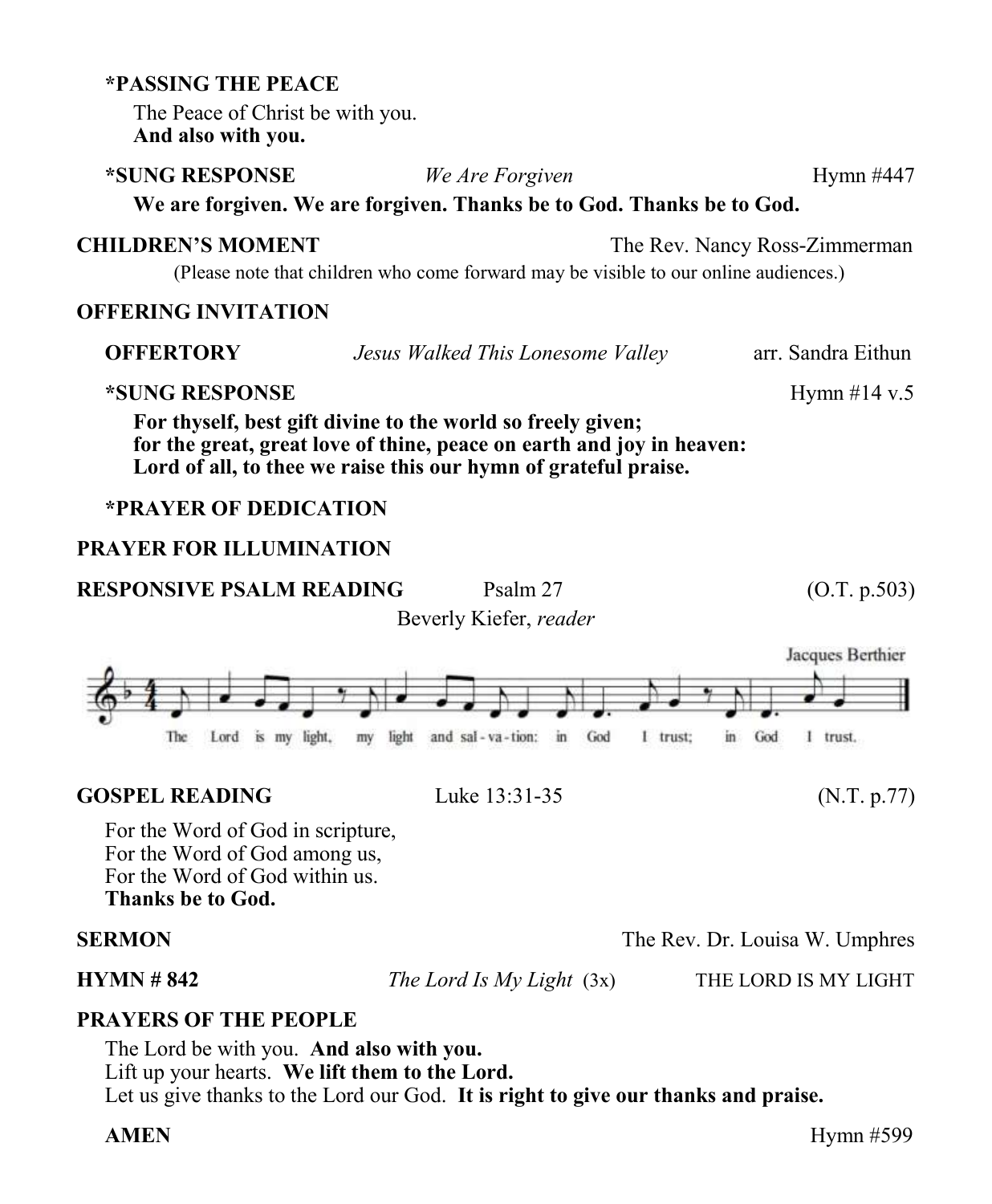#### **THE LORD'S PRAYER**

**Our Father, who art in heaven, hallowed be thy name. Thy kingdom come, thy will be done, on earth as it is in heaven. Give us this day our daily bread and forgive us our debts as we forgive our debtors, and lead us not into temptation, but deliver us from evil. For thine is the kingdom, the power, and the glory, forever. Amen.**

**\*HYMN #282** *Come Down, O Love Divine* DOWN AMPNEY

#### **\*CHARGE AND BENEDICTION**

#### \*OUR BLESSING TO EACH OTHER ARE ARE ARRESTED FOR A REAL ARREST ARR AND Y NOS

**May the Lord, our gracious Father, bless you this day; Give you peace and hope and courage, along your way. May you stay within God's keeping, in your waking, in your sleeping. In your joy and in your weeping: God be with you.**

**POSTLUDE** *Allegro* William Walond

*\*Those who are able, please stand*

Permission to podcast/stream the music in this service obtained from ONE LICENSE with license #A-715941. All rights reserved. Liturgy (including Call to Worship and Confession) by *Sarah Are A Sanctified Art LLC | sanctifiedart.org*



# **Lakeside Presbyterian Church, Inc.**

**Worship · Learn · Serve** 2690 Dixie Highway, Lakeside Park, KY 41017

**Church telephone** 859-341-1963 **Church Office:** Monday through Thursday **10:00 a.m. to 2:00 p.m.**

News

Donate

#### **www.lakesidechurch.org lakeside@lakesidechurch.org**

**Co-Pastor** The Rev. Nancy Ross-Zimmerman — nancy@lakesidechurch.org **Co-Pastor** The Rev. Dr. Louisa W. Umphres — louisa@lakesidechurch.org **Director of Music** Stephanie Nash — snash@lakesidechurch.org **Organist** Thom Miles — thom all the intervalse of the Thom Miles — thom all the intervalse of the intervalse of the intervalse of the intervalse of the intervalse of the intervalse of the intervalse of the intervalse of t **Director of Technology** Peter Teremi— peter@lakesidechurch.org<br> **Financial Assistant** Desma Borland — desma@lakesidechurch.org Desma Borland — desma@lakesidechurch.org **Director of Operations** Heather Vest — heather@lakesidechurch.org<br> **Preschool Director** Cindy Sheehan — preschool@lakesidechurch.org Cindy Sheehan — preschool@lakesidechurch.org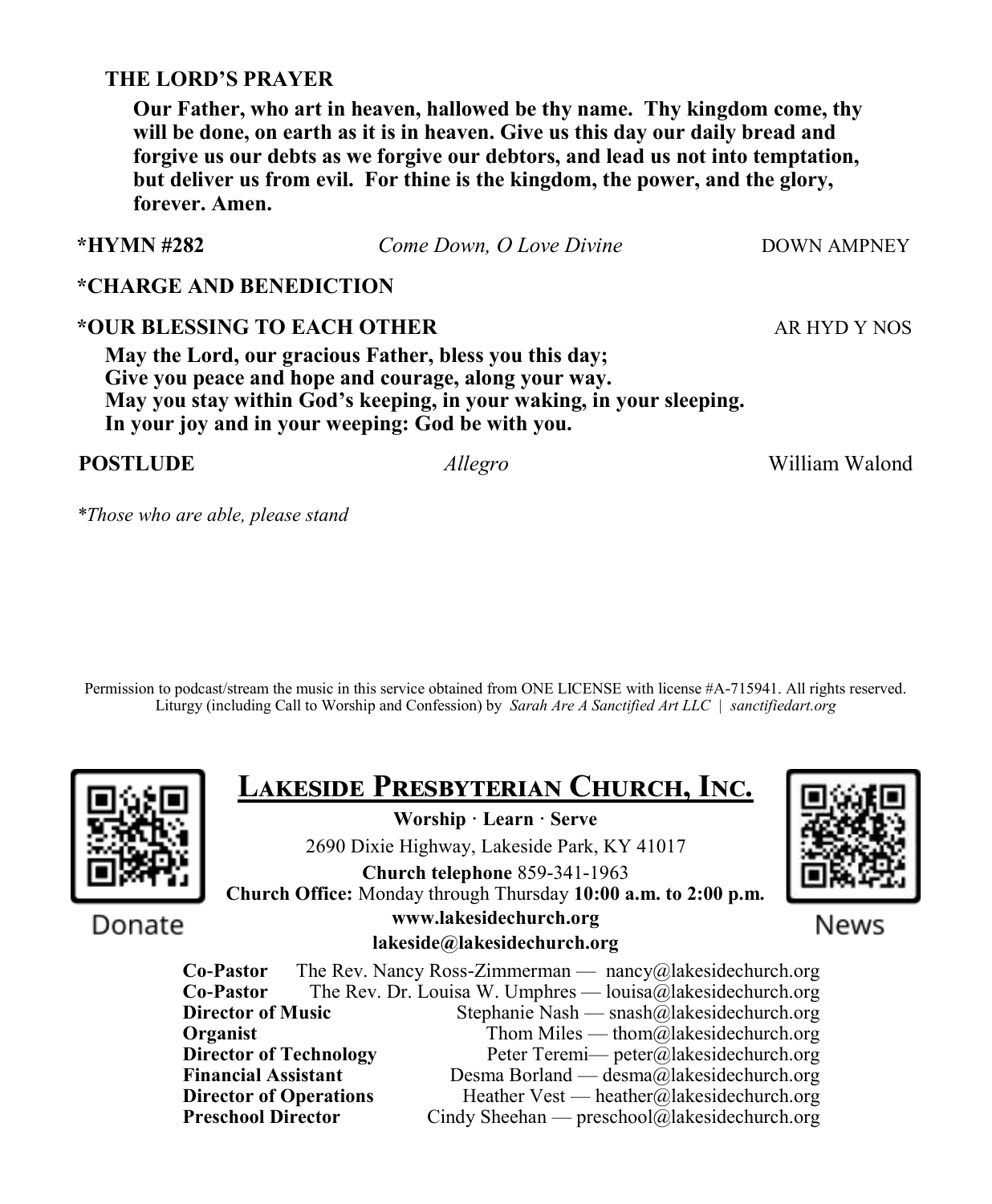**CREATION AND PROVIDENCE** 



This very strong 17th-century German hymn employs many phrases from the psalms, especially Psalms 150 and 103:1-6. It did not receive an effective English translation until the mid-19th century, but has remained popular ever since, thanks in part to its stirring tune.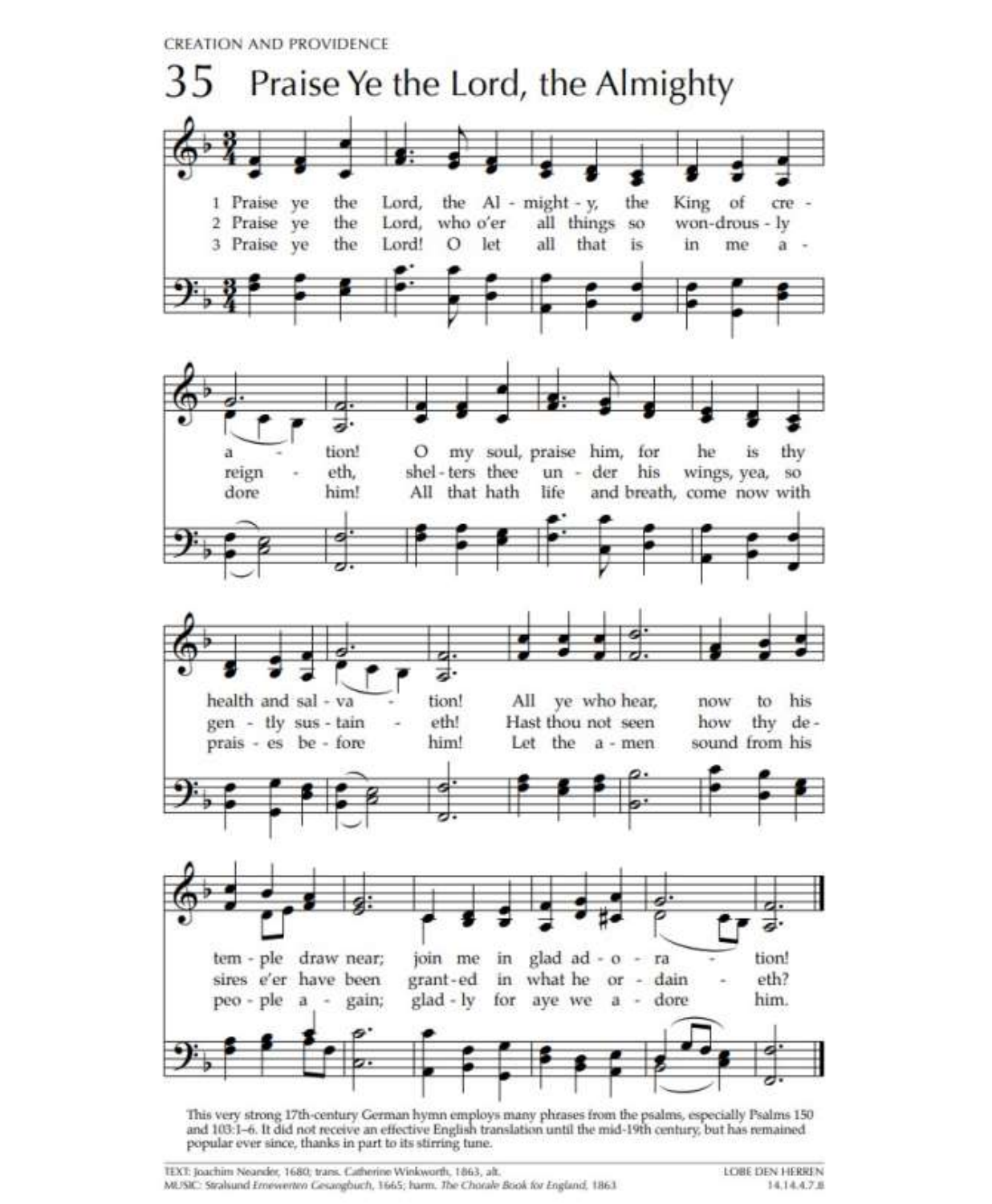**FORGIVENESS** 



To sing, rather than simply say, a response to the Declaration of Forgiveness has the effect of making the moment both more affirmative and more corporate. The musical repetition of the two sentences also strengthens awareness of what it means to be assured of God's pardon.

TEXT: Trad. liturgical text MUSIC: Hal H. Hopson, 1995 Music @ 1995 Hal H. Hopson WE ARE FORGIVEN 10.8.10.8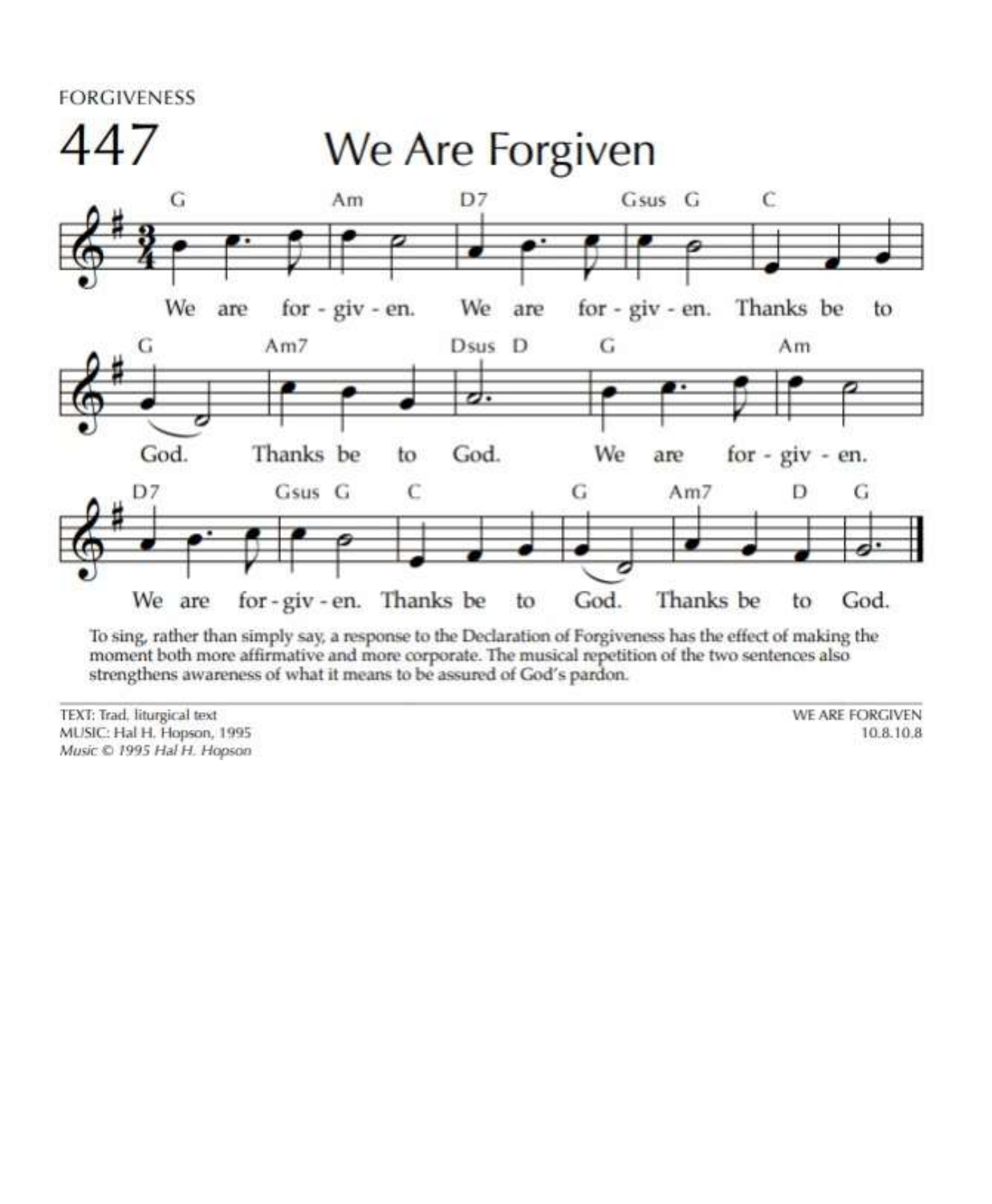

Psalm 27

# *(REFRAIN)*

<sup>1</sup>The LORD is my light and my salvation; whom shall I fear? The LORD is the stronghold of my life; of whom shall I be afraid?

### **<sup>2</sup>When evildoers assail me to devour my flesh my adversaries and foes —they shall stumble and fall.**

 $3$ Though an army encamp against me, my heart shall not fear; though war rise up against me, yet I will be confident.

#### **<sup>4</sup>One thing I asked of the LORD, that will I seek after: to live in the house of the LORD all the days of my life, to behold the beauty of the LORD, and to inquire in his temple.** *(REFRAIN)*

 ${}^{5}$ For he will hide me in his shelter in the day of trouble; he will conceal me under the cover of his tent; he will set me high on a rock.

#### **<sup>6</sup>Now my head is lifted up above my enemies all around me, and I will offer in his tent sacrifices with shouts of joy; I will sing and make melody to the LORD.**

 $\mu$ <sup>7</sup>Hear, O LORD, when I cry aloud, be gracious to me and answer me!

# **8 "Come," my heart says, "seek his face!" Your face, LORD, do I seek.**

 $9D$ o not hide your face from me. Do not turn your servant away in anger, you who have been my help. Do not cast me off, do not forsake me, O God of my salvation!

# <sup>10</sup>**If my father and mother forsake me, the LORD will take me up.** *(REFRAIN)*

 $11$ <sup>T</sup>each me your way, O LORD, and lead me on a level path because of my enemies.

### **<sup>12</sup>Do not give me up to the will of my adversaries, for false witnesses have risen against me, and they are breathing out violence.**

 $^{13}$ I believe that I shall see the goodness of the LORD in the land of the living.

### **<sup>14</sup>Wait for the LORD; be strong and let your heart take courage; wait for the LORD!**  *(REFRAIN)*